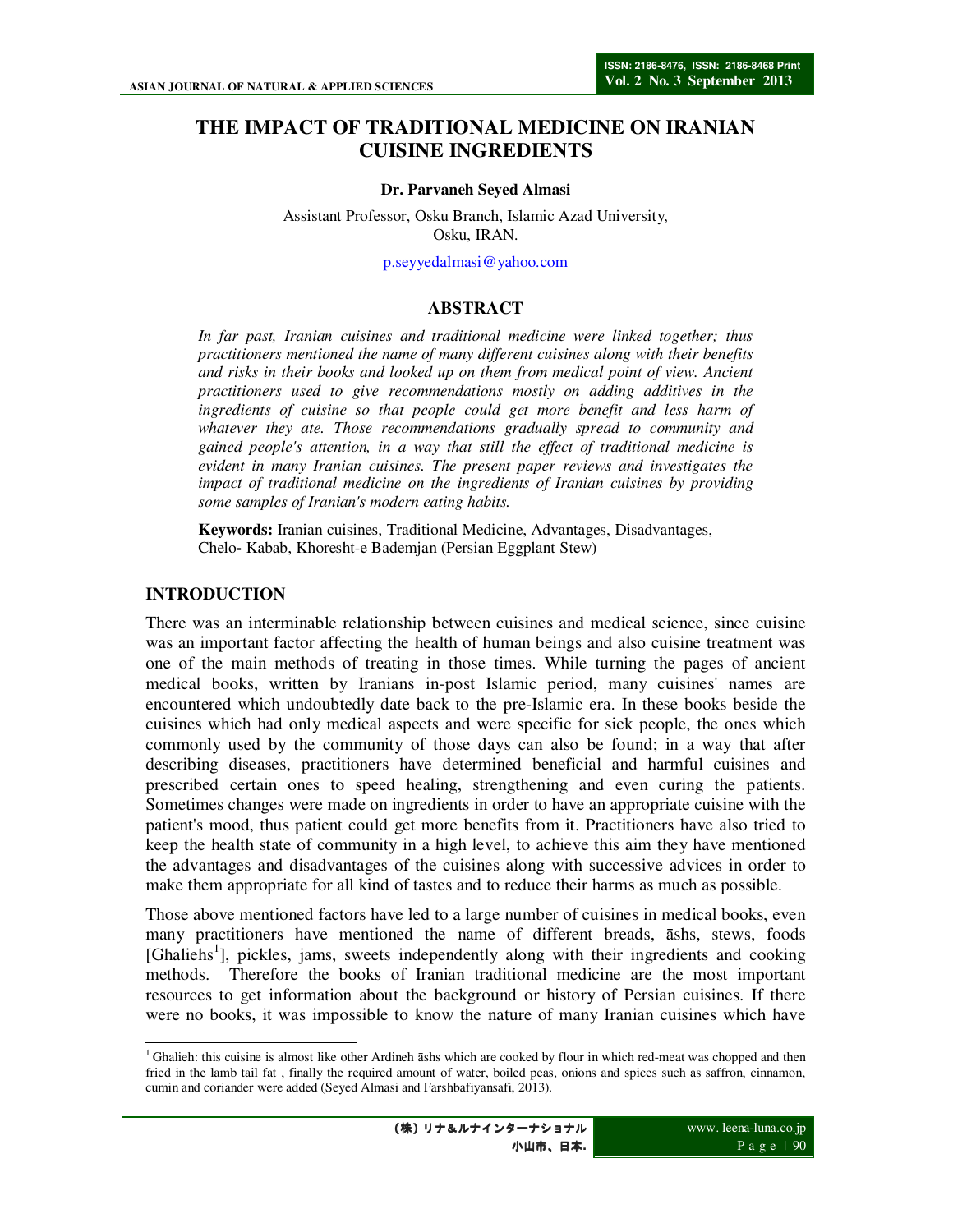been lost over the time or the ones which people are not even acquainted with their names. On the other hand by studying Iranian- ancient Islamic medical books it can be understood that the opinions of Iranian practitioners were effective in formation of cuisines and the combination of their ingredients, although a number of cuisines have been abolished in the course of history but still in many of them the footstep of traditional medicine is remained.

Therefore investigation on the influence of traditional medicine in Iranian cuisines' ingredients is crucial both in terms of traditional medicine and cultural studies and given that, such a research has not been carried out independently until today, this paper is going to cover this issue.

As a result of this research, the importance of traditional medicine as one of the factors involved in the formation of Iranian cuisines and the way in which practitioners interfered in ingredients of Iranian cuisines become more evident.

In this study, at first, some of the most famous books on Iranian traditional medicine of different ages have been cited; then some of the historical and cultural resources associated with this paper have been used and for further clarification of the issue some examples of everyday life were also given.

## **THE HISTORY OF MEDICINE IN IRAN**

Before starting the main issue, medical history of Iran is briefly reviewed:

The medical history of Iran started after the migration of Arian tribes. Certainly the emergence of Zoroaster, the prophet of ancient Iran, had an impact on medicine boom, since visiting practitioners and pain treatment were among the teachings of Zoroaster (Najmabadi 2013, 92-93).

In Achaemenids era, Iranian practitioners gained information from neighboring countries such as Babylonians, Egyptians, Greeks and Asia Minor Nations and in Achaemenids' court except Iranian practitioners, Egyptian and Greek ones were also there (190), all these events led to the combination of Iranian medicine with Greek and Egyptian ones .

Alexander's invasion to Iran also led to the more prevalence of Greek medicine in Iran (216) after Alexander's death, his conquered countries were divided between his commanders and Iran was given to Selucos Nicator. Since the successors (Seleucids) of this General were pro-Greek civilization ones, flourished Greek medicine in Iran (221 and 223) then Parthian (Arsacids) overpowered Seleucids and their heritage transferred to the Parthian (226-225) thus, Parthian's Medicine was a set of Greek medicine accompanied by Zoroastrians' medicine and Achaemenid civilization (226).

In the Sassanid era, the school and hospital of "Jundishapur" was founded in Jundishapur city the great scientific and medical center of that period. The great school of Jundishapur did not lose its dignity before and after the advents of Islam and trained many practitioners until Baghdad became the scientific center of that time (2and 3AH) and the caliphs of Baghdad invited Iranian practitioners from Jundishapur to Baghdad (299 and 387)

Medicine and medical made great progress In Islamic civilization and medical directives of the Qur'an and guidelines of Prophet Mohammad (PBUH) (Najmabadi 2013, 379-385 and Gilani 2009, 99 and 108) and the twelve Imams, especially Imam Sadiq (AS) and Imam Reza (AS) have been very effective in this development (Khalili 1991; Gilani 2009, 107 and 102). Persians were great scholars of Islamic medicine, but besides Iranians who were practitioners and trainees of Jundishapur school, Nestorians, Sabians, Harranians and Jews have also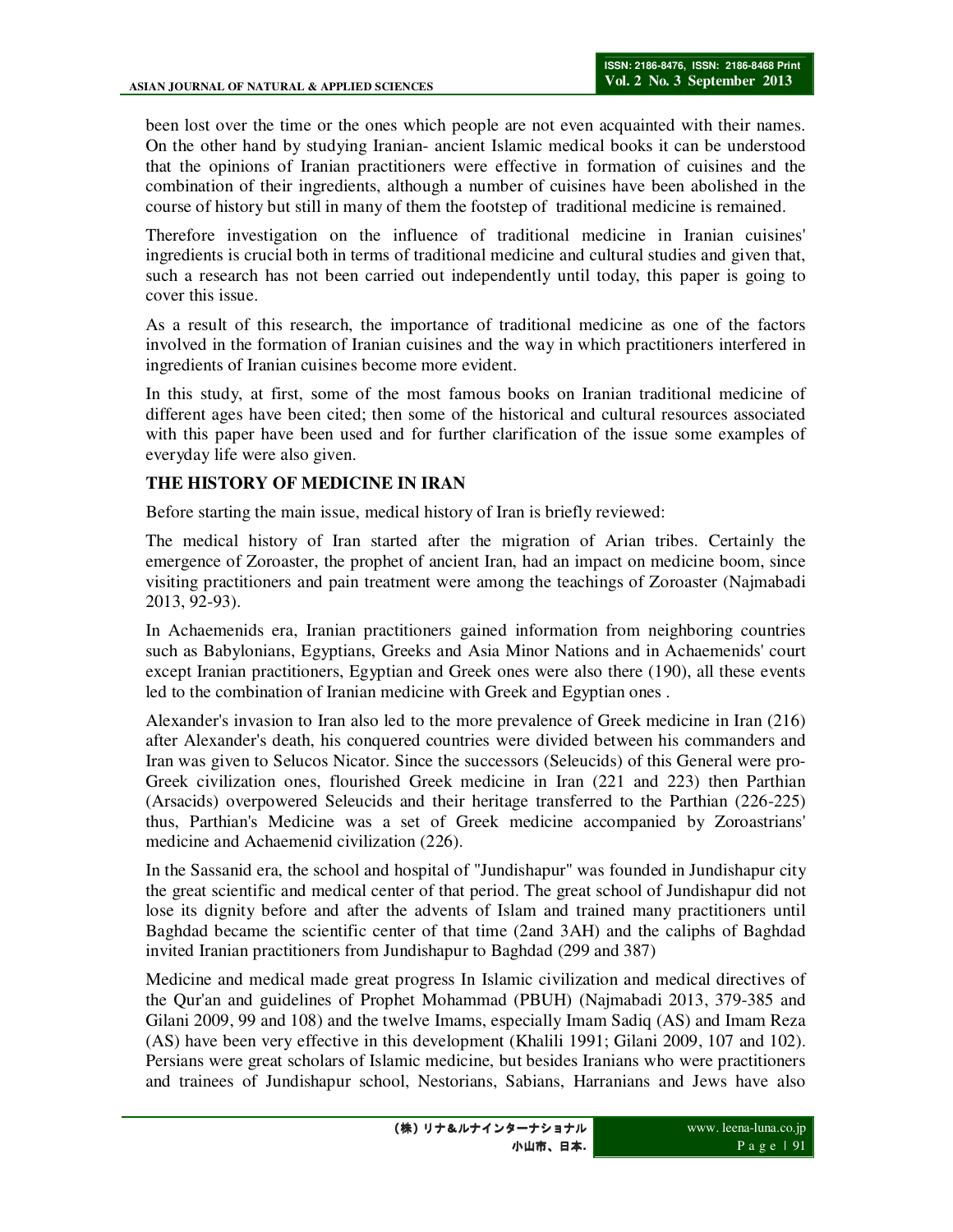affected Islamic medicine by translating Greek or Syriac books, authoring books and practicing (Najmabadi 2013: ,300-299)

What is certain is that, Islamic physicians studied and used the votes of Hippocrates and Galen and personally criticized them, in which the share of Iranian physicians was unique and this period is known as authorship period (302) thus the medical history in post- Islamic Iran was mixed with Islamic medicine (299-300)

In third to six (AD) centuries Persian practitioners compiled valuable books including Alhavy by Zakariya al-Razi (early 4<sup>th</sup> century) *Canon* by Ibn Sīnā (late 4<sup>th</sup> and early 5<sup>th</sup> century) and *Abnia- an Haqhiqhe al-Adwiya by Abu. Mansur Movafagh Ibn Ali Heravi* (early 5<sup>th</sup> century) (Safa, 1995a: 78-79 and 146) and *Zakhire Kharazmshahi* by Ismail Juriani (early 6<sup>th</sup> century) (Najmabadi 2013,796 and Jurjani 2003, Introduction) During the Mongol and Timurid Empires in Iran  $(7<sup>th</sup>$  to 9<sup>th</sup> centuries) several books were written on medical and pharmaceutical fields and also writing captions for authentic medical books of previous periods, especially Canon, was common in those periods. (Safa1995b, 76 and 1995c, 53)

In the Safavid era  $(10^{th} - 13^{th}$ centuries) some books were published in Iran and India in Persian among them *Makhzan al-adviyah* by Mohammad Hossein Aghili Alavi (late12<sup>th</sup> and early13<sup>th</sup> centuries) was one the most important books of that period. Another famous book of that period was *Tohfa -tul- Momineen* written by Hakim Moemen the personal physician of Shah Soleiman Safavi, about introducing drugs by using old sources (Safa 1995d, 147)

Many treatises and books were also written in Qajar period and Hefza-al Seha  $(13<sup>th</sup>$  century) was one of them, this book was written by the order of Naseeruddin Shah by Malek ol Atteba Gilani one of his specific physicians. (Gilani 1388, Introduction)

After the foundation of the Dar ol-Fonun<sup>2</sup> (1268 AD) Pollock, Austrian physician was invited to Tehran to teach medicine; Pollock, Dutchman Shelimer and Berlinan Albo wrote books and treatise on medicine, finally Dar ol-Fonun trained intellectuals who began translating and writing books, according to the new scientific methods, there by the modern medicine came to Iran. (Aryanpour1993, 254-256)

# **TRADITIONAL MEDICINE AND IRANIAN CUISINE INGREDIENTS**

 practitioners in the past had two major responsibilities: keeping the health of healthy people and trying to return the health of sick ones (Akhoyni 1965, 17), and since the relationship between correct nutrition and health of people was proven thus more attention was paid on foods from medical perspective which led to the most famous Islamic Iranian Medicine books on proper eating habits; some of the medical recommendations are as follows:

Moderation in eating, avoid doing strenuous activities after eating, inactivity, eating when hungry, avoid salty foods, eat less sweets, observing the sequences of the meal, observing temperament, age and stomach condition, taking small morsels of foods and chew slowly up, not to eat the food too slowly or fast, stop eating before feeling full. (Gilani 2009, 108-109; Aghili Alavi 2009, 45-46 and Jurjani 2003, 44-46)

Iranian practitioners in order to keep the health of people at high level tried to look upon whatever they used to eat from the medical perspective thus mentioned the various types of meats, diaries, dried and fresh fruits, vegetables, spices, breads, āshs, stews, Ghaliehs, pickles, jams, sweets independently along with their benefits, harms and way of reducing their harms, ingredients and cooking methods in their books.

 $\overline{a}$  $2^{2}$  Dar ol-Fonun is a school which was founded in Naser al-Din shah period by Amir Kabir and its style was like European high schools.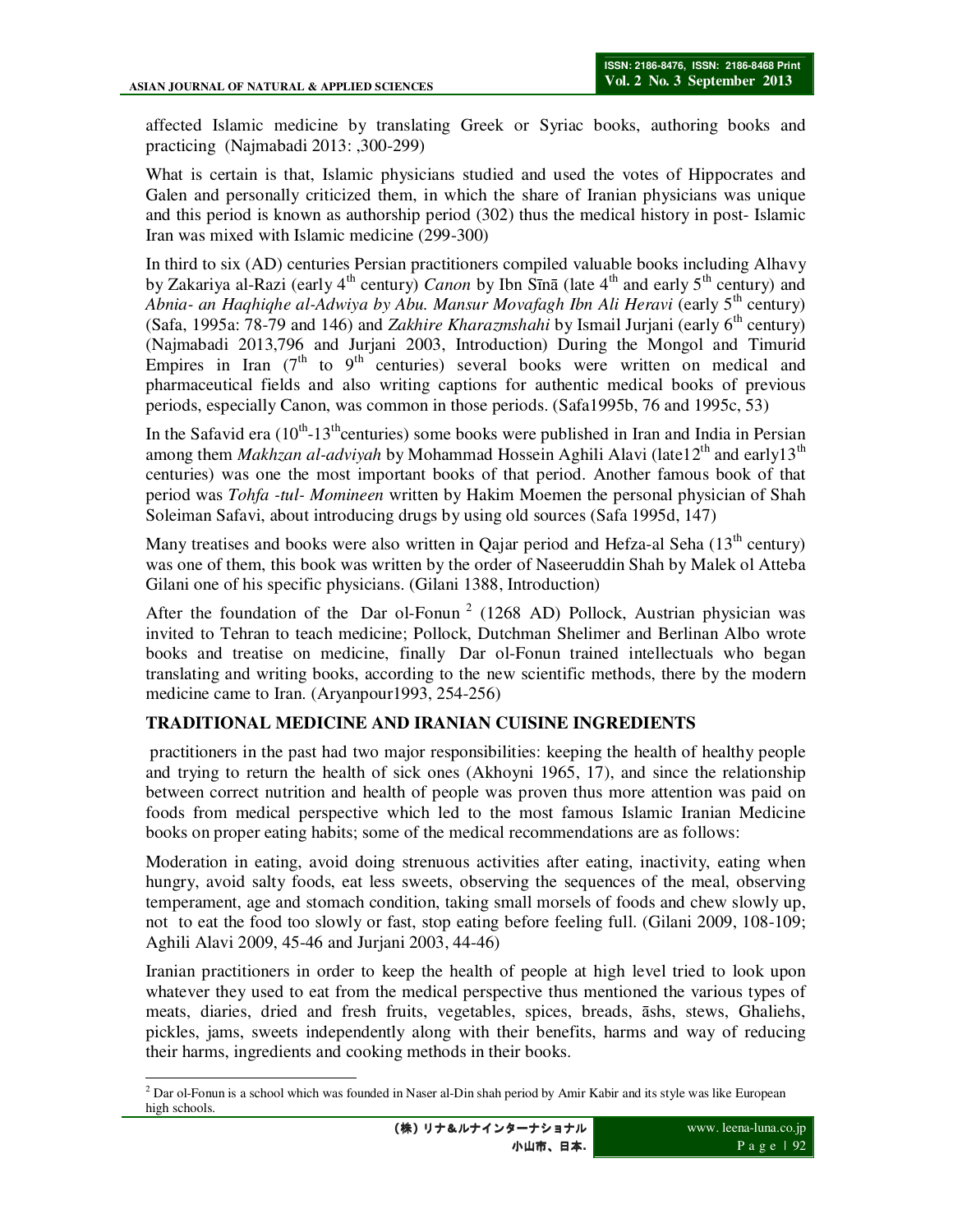Probably cause of the existence of these recipes in traditional medicine books was the necessity of next generation practitioners' acquaintance with them; since in order to get the better results in curing they were required to be aware of the quality and quantity of food that people ate.

like French Toulouse, the practitioner of the court of Naser al-Din Shah Qajar (1934-1885), who asked Mirza 'Ali Akbar Khan Ashpaz Bashi to write a treatise about the ingredients, way of mixing and cooking the ordinary cuisines of that period in order to adopt his way of curing with Iranian traditions and get better results, thus Sufra -yi At'ima was written in  $13<sup>th</sup>$  century which is one of the main resources for the history of cuisines in Qajar period and contains the names of kitchenware and cooking terms and gives full information about what was eaten by Naser al-Din Shah(Ashpaz Bashi1974, introduction).

Investigating the Iranian famous and important traditional medicine books suggests that old practitioners tried to find ways so that people get more benefit and less harm of whatever they ate, they thought these solutions through medical advices and guidelines and over the time these advices and guidelines took place in the habits and cultures of Iranian in a way that still some of them are stable.

One of the most important measures of practitioners was about doing reforms on ordinary cuisines of that period which mostly were in the form of suggestions about adding some spices, herbs and condiments in ingredients.

 Below are the examples of effects of ancient practitioners' opinions on ingredients of Iranian cuisines: spices were used in preparing dishes by Iranians since ancient times and the benefits of using spices in medical books are mentioned as it follows; eliminate the bad odor of dish and make it aromatic, make it easy to digest, food flavoring, mild its temperament, etc. (Aghili 2009, 115; Gilani 2009, 255-254)

The Number of spices was important, but from the practitioners' point of view the most important ones which modified all kind of tastes were salt, cinnamon, cardamom, cloves, pepper, cumin, saffron, Golpar (Persian Hogweed) and ginger (Gilani 2009, 255). Therefore, the use of various spices in Iranian cuisines is derived from old practitioners' recommendations, for instance, adding Golpar to the cooked broad beans while eating which is still routine rooted in traditional medicine and was recommended by Ancient practitioners since broad bean is flatulent and Golpar has anti-flatulence properties(Gilani 2009, 251; Aghili 2009, 206 and Heravi 1967, 41).

According to practitioners' recommendations adding cinnamon to heavy dishes was typical; since as it was written in traditional medicine, cinnamon makes dishes ready for digestion and strengthen the stomach; specially adding cinnamon to some thick dishes e.g. Harisseh  $(Haleem)^3$  was recommended (Jurjani 2003, 60 and Gilani 2009, 255). Nowadays the ones who sales Harisseh especially in Tehran sprinkle some cinnamon powder on it as well.

Also from traditional medicine point of view eating dairy products along with mint was used for eliminating the side- effects of dairy products on nerves; thus mint leaves was dried and powdered or its distillate was added in to the Doogh or it was eaten as an vegetable along with cheese (Gilani 2009, 248) still the mint powder is added to the Doogh or it is sprinkled on the yogurt or mostly is eaten with chesses along with other leaf vegetables e.g. parsley, cress, wild leek, etc.

 $\overline{\phantom{a}}$ <sup>3</sup> Harisseh (Haleem) is a kind of dish which is made of smashed sheep or chicken meat along with cooked and smashed barley which is decorated with cinnamon powder, hot oil and sugar (Montazami 1982, 490 for more information about the different types of Haleem refer to(Ashpaz Bashi1974, 35- 40)(Afshar 1981, 93 and 250)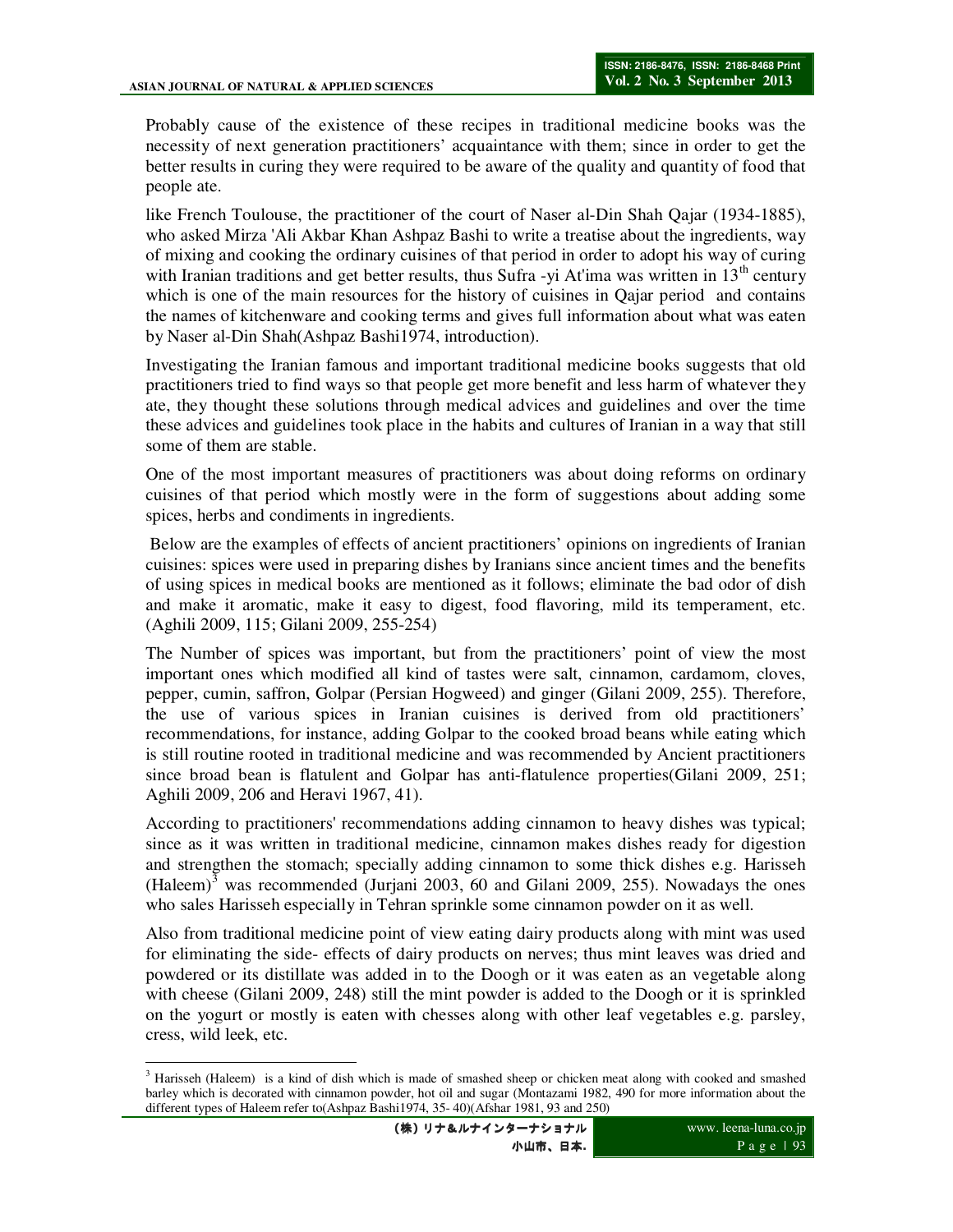Adding onion to the meat and beans is another recommendation of the ancient practitioners; they believed that onion eliminates the toxic and bad smell of the meat and beans, and gives it a much better flavor (Aghili 2009, 221; Gilani 2009, 251) and this is why Iranians used and still using onion in meaty dishes either in boiled or roasted forms (See old culinary treatises such as Karnameh (record) and Made Hayat by Afshar (1981); Sofreh Atamah by Ashpazbashi (1974) and modern culinary books such as Culinary Arts by Montazami (1982).

Also the use of garlic in many dishes due to its numerous benefits was recommended by practitioners (Heravi 1967, 85), in traditional medicine books cooking eggplant with oil, meat and vinegar is emphasized (Gilani 2009, 249; Moshajarat Aghziyeh<sup>\*</sup> 1922, 75). Nowadays the main ingredients of Khoresht-e Bademjan (Persian Eggplant Stew)<sup>4</sup> are oil, eggplant, meat and vinegar.

Ancient practitioners believed that adding vinegar to the dishes can make them light and also can remove the bile or gall which is produced by the liver (Heravi 1967, 126), therefore the presence of vinegar in most of the Iranian dishes has a medical reason. *Shir-berenj*<sup>5</sup> (rice milk) is one of the old dishes which was favored by practitioners (291) because they believed that the combination of rice and milk, makes it a mild food and in order to have much energy people should eat it with honey or sugar (Gilani 2009, 270); today this mild dish is prepared for the sick people or for breaking fast during Ramadan by Iranians which is usually served with jam and Doshab (extract of grape). It was one of the votive foods in Qajar era (Ashpazbashi 1974, 79).

Chelo**-** Kabab is one of the most popular meals in Iran and the Chelo**-** Kababs of Tabriz are well known. NaderMirza the prince of Qajar along with recording his observations of Tabriz in 12th century, also wrote about this food: " Chelo**-** Kabab is cooked in the bazaar of Tabriz and it is clean and the people of Tabriz like it, they take their friends to the places where the Chelo is cooked and sold, it is usually eaten with cotton candy and Sekanjabin<sup>6</sup>. Chelo is cooked well, the fresh butter is put under the rice, Kabak Barg<sup>7</sup>, pepper and sumac powders are sprinkled above it."(NaderMirza 1981, 220 -219) therefore, Chelo**-** Kabab is the combination of cooked rice in the forms of grains which is mixed with fresh butter while eating and Sumac powder is sprinkled on it; Chelo is eaten with Kabab-e Barg or koobideh<sup>8</sup> and as it was mentioned by Nader Mirza, after eating this food some sweet things are consumed.

Eating this dish along with butter, sumac powder and Doogh has medical reason since they believed that adding butter to the Chelo can increase the energy of the rice (Jurjani 2003, 49). Also eating Chelo with fresh Doogh and sumac powder is good for lowering the body heat and thirst (Aghili 2009, 133) and due to the cool temperament of rice in many medical books

 4 First meat is cooked with onion and water then salt paper and tomato paste is added. Eggplants are pilled and fried in the oil then added to the baked meat which has about one glass water to be cooked together but not smashed finally vinegar or lemon juice is added to dish (Montazami 1982, 586).

 $<sup>5</sup>$  In far past it was called Shriba (ash of the milk), rice was cooked with some water until it became soft then milk was added</sup> and the combination of milk and rice was cooked until it thickened now days when it is cooked rose water is added to give a good odor then it is poured in the bowls and served with sugar, jam and Doshab (Montazami1982, 635; Ashpaz Bashi1974, 41 )

 $6$  It is the mixture of boiled and thickened sugar syrup and vinegar (Ashpaz Bashi 1974,4)

<sup>7</sup> Kabāb-e Barg (Lamb Fillet Kebab) is a Persian style barbecued lamb or beef kebab dish. The main ingredients of Kabab-e Barg are fillets of beef tenderloin, lamb shank, onions and olive oil. The meat is cut in strips and given a marinade in olive oil, onions, garlic, saffron, salt and black pepper. It is then skewered and grilled. Tomatoes are grilled on separate skewers.It is usually served with rice or bread, sometimes seasoned with sumac (Montazami1982, 525).<br><sup>8</sup> Kahah koobidah is an Iranian minoad meet kahah which is meda from ground lamb or host

Kabab koobideh is an Iranian minced meat kabab which is made from ground lamb or beef, often mixed with parsley and chopped onions and put some on the skewer and cook on the fire (528).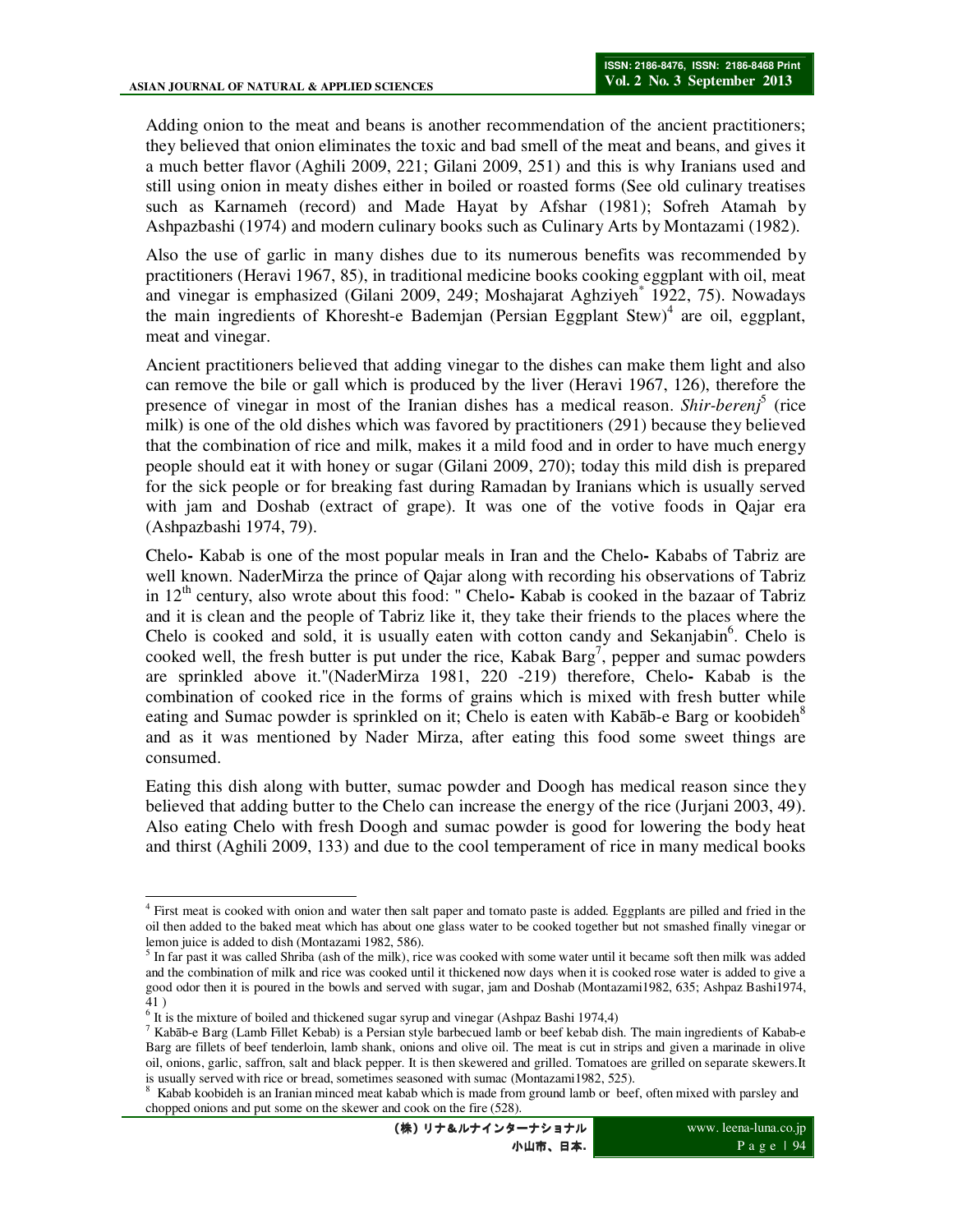it is emphasized that in order to eliminate its disadvantages some sweet things should be eaten after that since sweet things have warm temperament(Jurjani 2003,50).

## **CONCLUSION**

In Iranian traditional medical due to the healing and health keeping properties of dishes much attention was paid on them , thus Iranian practitioners gave some recommendations about Iranian dishes and their suggestions effected the Iranian's habits and cultures. Undoubtedly, the role of practitioners and medical science in transferring the cuisines from one nation to the other was evident and in Abassid period the focus was on the Iranian cooking (Afshar1981, 20) thus the practitioners of Jundishapur School had a significant role in transferring Iranian cuisines to Baghdad and maybe even some of the recipes of Iranian traditional cuisines are invented by Islamic- Iranian medical practitioners e.g. the Abkameh (Morri) is attributed to Kaldaniyon practitioners.

# **REFERENCES**

- [1] Afshar, I. (1981). *Karnameh (record) and Made Hayat (the text of two treatises on culinary from Safavid era*).Tehran: Broadcasting Publication, 1<sup>st</sup> edition [Persian]
- [2] Afshar, I. (1991). *Alam-e Array Shah Tahmasp*, Tehran: world of book, 1<sup>st</sup> edition [Persian]
- [3] Aghili, A. S., Hussein, M. & Hadi, Ibn M. (2009). *Makhzan al* -*advieh* (edited by Reza Shams Ardakani, Roja Rahimi and Fatemeh Farjadmand) Tehran: Rah-e Kamal publication, 1st edition [Persian]
- [4] Akhoyni, R. ibn A. (1965). *Hedayat-Al- Motealemin Fi-Teb* (effort of Matini), Mashhad: Mashhad University [Persian]
- [5] Aryanpour, Y. (1993). *Saba to Nima*, Zavar publication, 8th edition, Volume I, Tehran [Persian]
- [6] Ashpazbashi, & Ibn Mahdi, A. A. (1974). *Sofreh Atamah*, Tehran: Iran Cultural Foundation publication, [Persian]
- [7] Gilani (Malek al-Ateba), & Kazem, M. (2009). *Hefz al-Seha Naseri* (correction Chopani), Tehran: Al-Maei publication,  $1<sup>st</sup>$  edition [Persian]
- [8] Hakeem Momin, Mohammad Momin ibn Mohammad Zman. n.d. *Tohfeh-i Hakim Momen*, Tehran: Mostafavi bookstore [Persian]
- [9] Heravi, Movafagh ibn Ali. (1967). *Abnia- an Haqhiqhe al-Adwiya* (corrected by Ahmad Bahmanyar). Tehran: Tehran University [Persian]
- [10] Jurjani, I. (2003). *Zakhire Kharazmshahi*, The third book, corrected and annotated by M.R. Moharreri, Publications of the Academy of Medical Sciences of Islamic Republic of Iran,  $1<sup>st</sup>$  Edition [Persian]
- [11] Khalili, M. A. (1991). *Teb-ol Sadegh* (translated by Sadeghi). Tehran: Atai, 12<sup>th</sup> edition [Persian]
- [12] Montazami, R. (1982.*Culinary Arts*, Tehran [Persian]
- [13] Nadir, M. Q. (1981). Tarikh va joghrafiya-ye Dar al-Saltaneh-ye Tabriz (Description and introduction Moshiri), Tehran: Iqbal,  $3<sup>rd</sup>$  edition [Persian]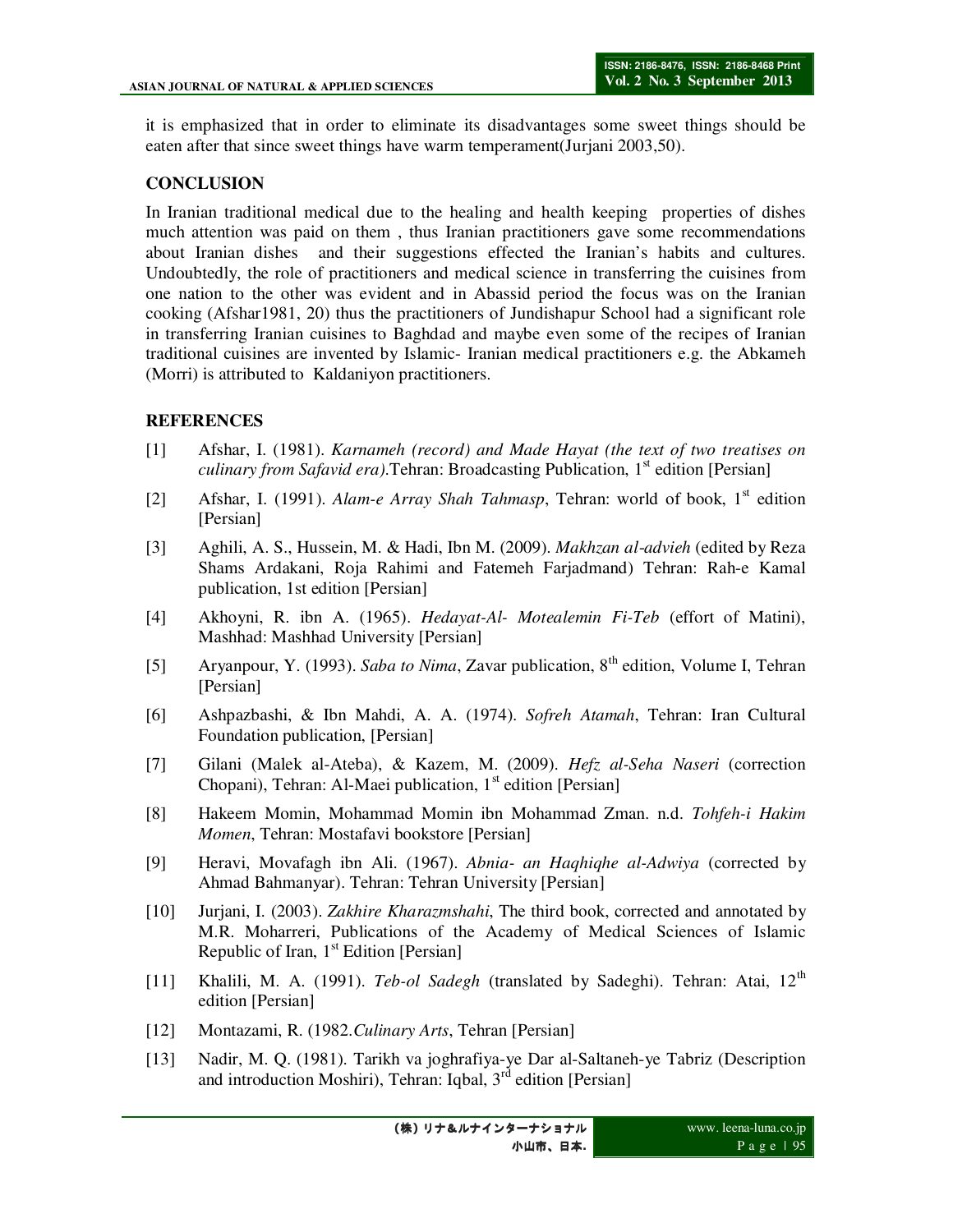- [14] Pollock, J. E. (1982). *Pollack itinerary "Iran and Iranians"*, (translated by Jahandari) Tehran: Kharazmi,  $1<sup>st</sup>$  edition [Persian]
- [15] Safa, Z. (1995a). *The history of Iran, Vol. I (summary of Volumes I and II)*, Phoenix Publication, 13<sup>th</sup> edition, Tehran [Persian]
- [16] \_\_\_\_\_\_ .(1995b). *The history of Iran, Vol. II (Summary of Vol. III)*, Summarized by Torabi, Ferdoos publication, 9th edition, Tehran [Persian]
- [17] \_\_\_\_\_\_\_.(1995c). *The history of Iran, Vol. III (Summary of Vol. IV)*, Summarized by Torabi, Ferdoos publication, 2<sup>nd</sup> edition, Tehran [Persian]
- [18] \_\_\_\_\_\_\_.(1995d). *The history of Iran, Vol. IV (Summary of Vol. V)*, Summarized by Torabi, Ferdoos publication, 6<sup>th</sup> edition, Tehran [Persian]
- [19] Najmabadi, M. *Medical history of Iran and Islamic world*, retrieved from Persian Medicine, Retrieved 01 April 2013 from http://www.elib.hbi.ir/persian/traditionalmedicine/history-of-medicine-Dr. Nadjmabadi/nadjm-index-main.htm [Persian]
- [20] Seyed Almasi, P. & Farshbafiyansafi, M. R. (2013). Investigating the Relationship between Spines of Date palm and Totmaj in Couplet of Nizami Ganjavi, J. Basic Appl. Sci. Res. 2013 3(2): 559-563.
- [21] Aghziyeh, M. (1922). Retrieved 06 April 2013 from manuscripts library of Parliament, http://icnc.ir/index.aspx?pid=289&metadataID=aa8aff4b-07b7-4d48 afc2-6b948abb48e9